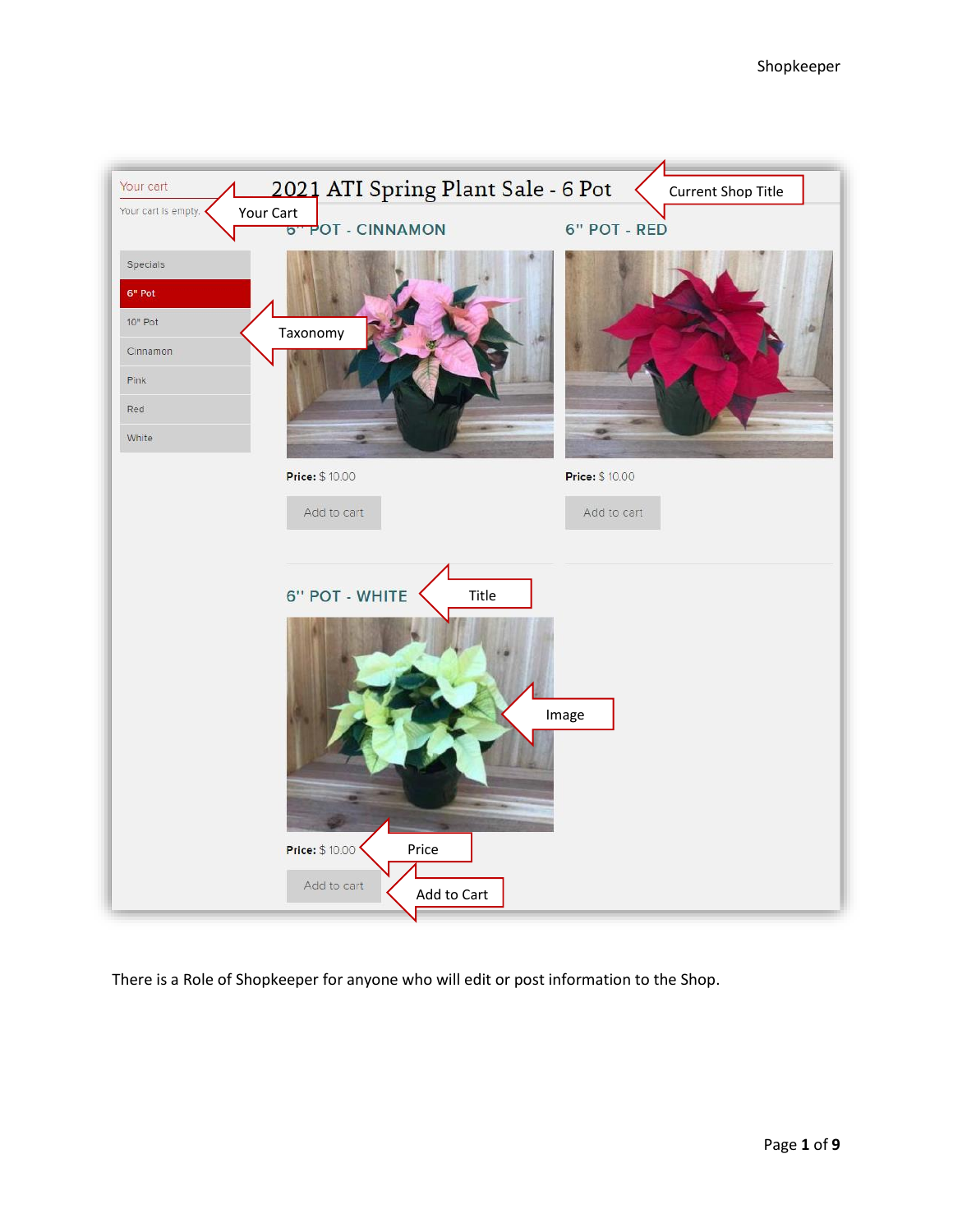# Table of Contents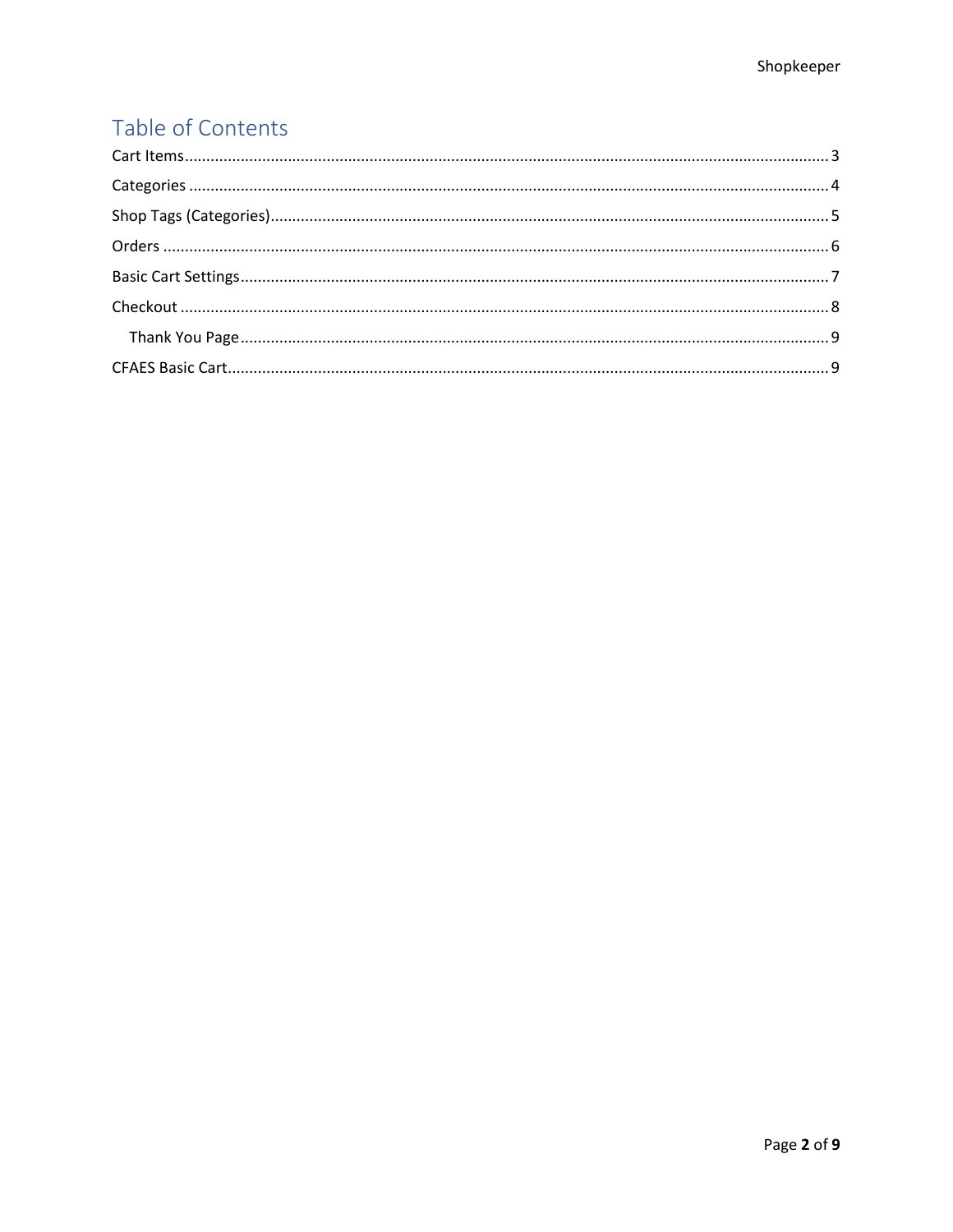### <span id="page-2-0"></span>Cart Items



To create Cart Items log on to your website and go to **Content…..Add Content…..Cart Items**.

**Title** – Name of this Cart Item. For example: Pink Primrose, 6" Pot-White or Spring Planter. Try to be descriptive, but brief **do not use more than 25 characters.**

**Save/Delete** – You can Save or Delete your Cart item from the buttons at the top or bottom of the form.

**Price** – The Price is in dollars and cents. The Dollar sign will be assigned automatically.

**Inventory** – The number of this Cart Item(s) available for sale.

**Product Image** – Upload the Product Image. The **minimum size is 360 by 280 pixels**. **Image Mask** - Click on the image and drag to mark how the image will be cropped. **Alternate Text** - This text will be used by screen readers, search engines, or when the image cannot be loaded. Be specific, and succinct. Describe the content of the image without editorializing.

**Categories** – Select the Categories that are descriptive of this Cart Item. To add, delete or make the order of Categories see the Categories section of this documentation.

**Body Text/Description** – Use the CKEditor to add any information you would like the purchaser to know about this Cart Item.

**Save/Delete** – You can Save or Delete your Cart item from the buttons at the top or bottom of the form.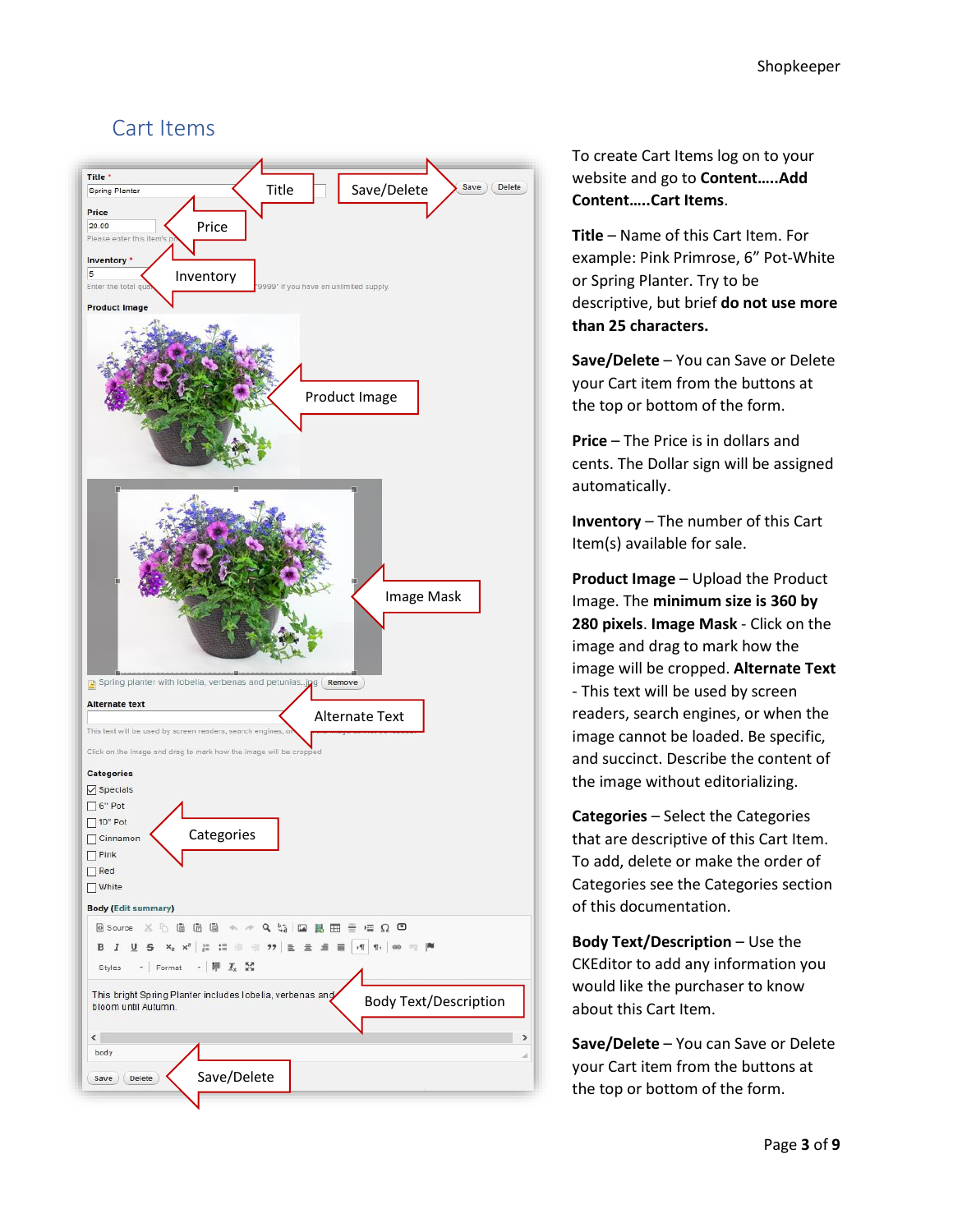## <span id="page-3-0"></span>**Categories**

Categories are used by the person shopping to group items into size (example 6" pot) or color (example Pink) or whatever categories you create. To create a new Shop Tag/Categories item; log on to the website….Select **Structure…..Taxonomy…..Shop Tags…..Add Term**.



**Name** – Nomenclature to identify a class or category of things, or a single thing, either uniquely, or within a given context. This will allow your shoppers to group items they would like to purchase based on a specific criterion.

**Description** – A description of this category is optional. Be specific, and succinct. Describe the content of the category.

**No changes here** - Please do not make any changes in the Text Format, Relations and XML Sitemap sections.

**Save/Delete** – You can Save or Delete the form. Please remember that you must Save your work or it will be lost.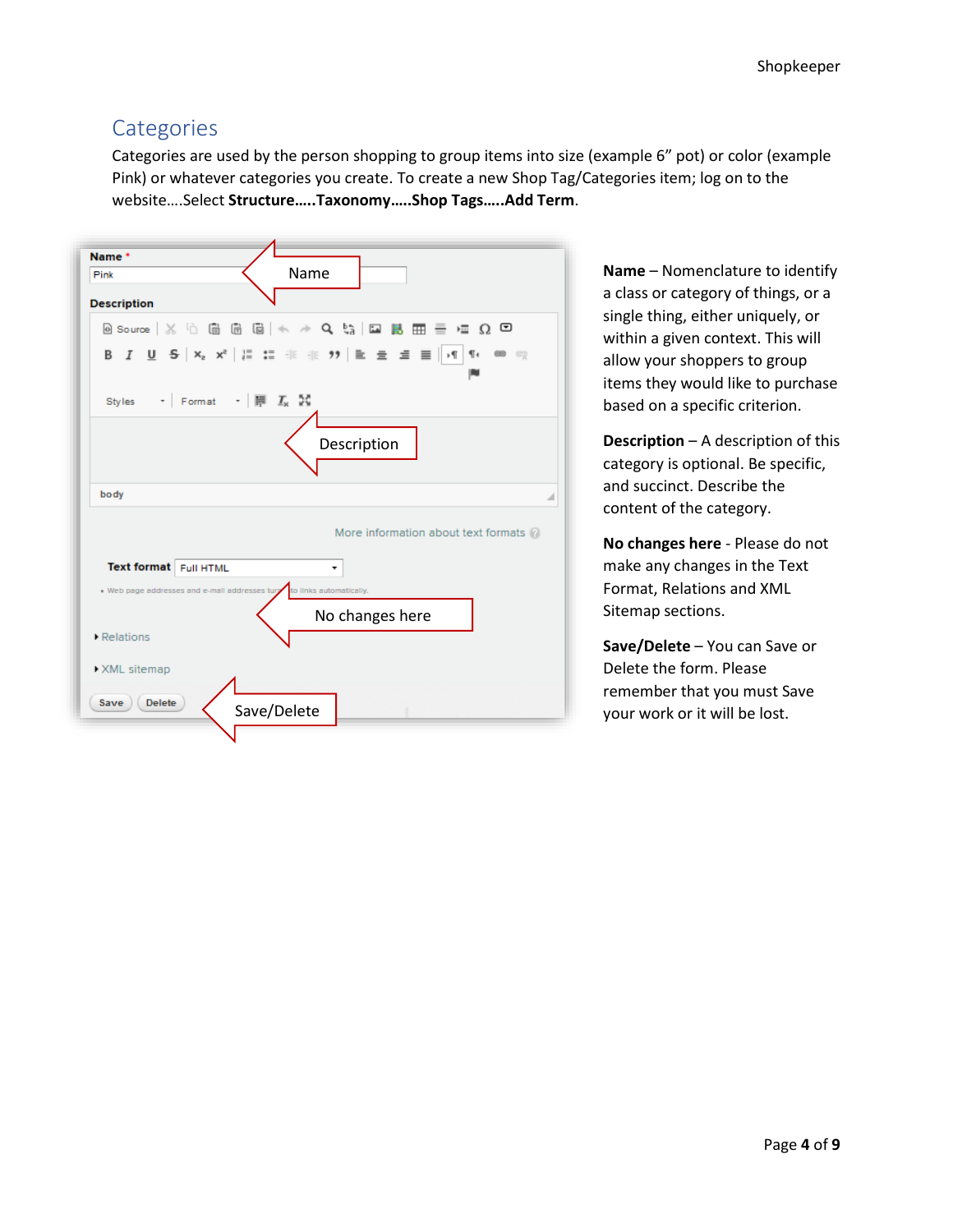## <span id="page-4-0"></span>Shop Tags (Categories)

If you select **Structure…..Taxonomy…..Shop Tags** you will get a list of all the Shop Tags (Categories). You can then **Edit** or Delete a Tag. You can also reorder the tags if necessary. Drag and drop the Tags using the four headed arrow into the order you want and then Save the new configuration.

| <b>Shop Tags</b>                                    |                  |  |  |  |  |
|-----------------------------------------------------|------------------|--|--|--|--|
| This Edit is for the page NOT a Tag<br>Edit<br>List |                  |  |  |  |  |
|                                                     | Show row weights |  |  |  |  |
| Name                                                | Operations       |  |  |  |  |
| ÷<br>Specials<br>Tag/Category                       | edit<br>Edit     |  |  |  |  |
| 4<br>6" Pot                                         | edit             |  |  |  |  |
| ÷<br>10" Pot                                        | edit             |  |  |  |  |
| ÷<br>Four Headed Arrow                              | edit             |  |  |  |  |
| $+\!\frac{\pi}{4}+$<br>Pi                           | edit             |  |  |  |  |
| ÷<br>Red                                            | edit             |  |  |  |  |
| ÷<br>White                                          | edit             |  |  |  |  |
| <b>Reset to alphabetical</b><br>Save<br>Save        |                  |  |  |  |  |

**Reset to alphabetical** - Resetting a vocabulary will discard all custom ordering and sort items alphabetically.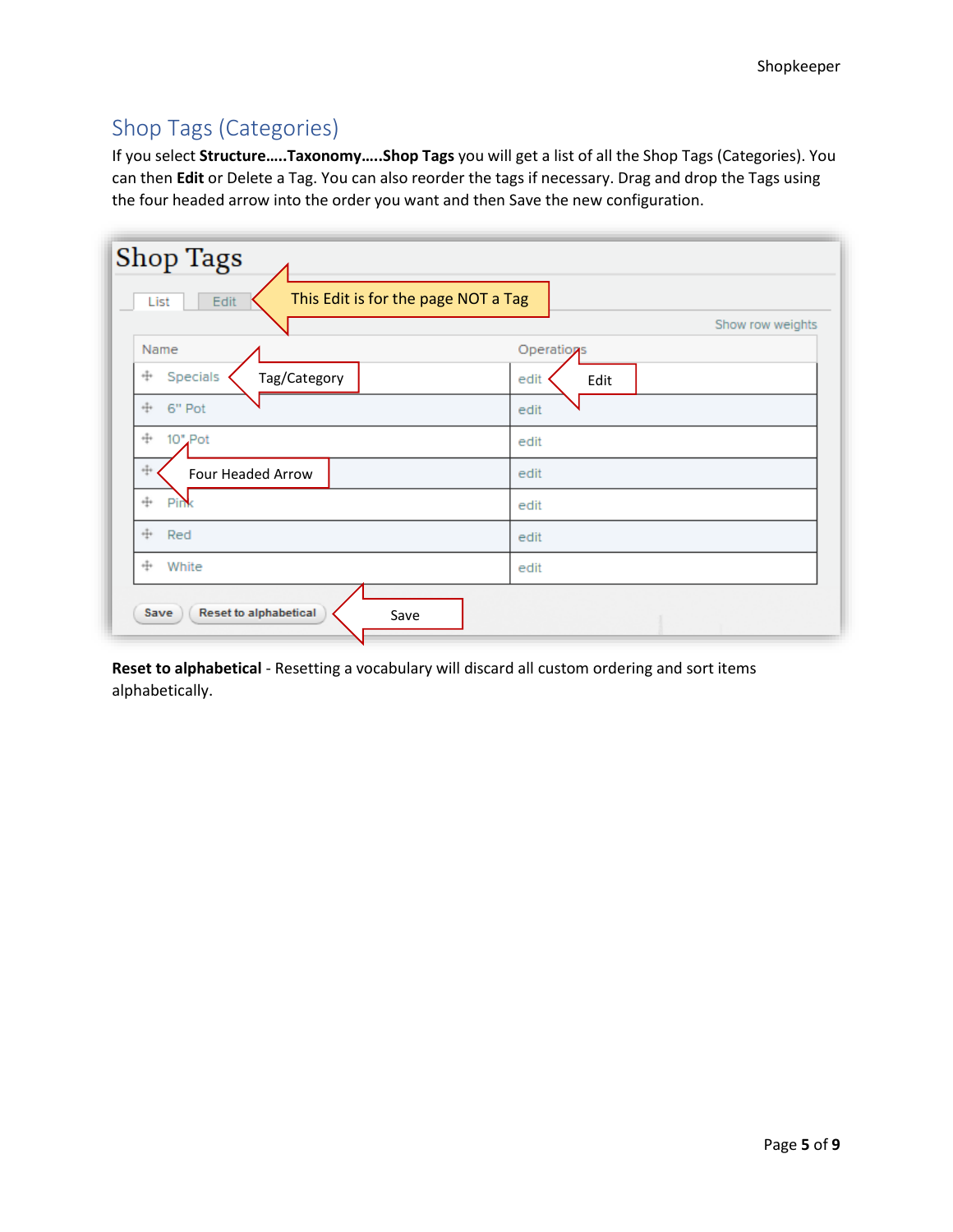## <span id="page-5-0"></span>Orders

To view Orders select **Structure…..Orders**:

This view gives you the following customer information: Date of Order, Name, Email, Phone and Address.

| Date                  | Name.                  | Email Phone  | Address                      |            |
|-----------------------|------------------------|--------------|------------------------------|------------|
| Tue, 2021-03-16 09:34 | <b>Bonnie Scranton</b> | 614-555-1212 | 2021 Coffey Road             | View order |
| Tue, 2021-03-16 09:32 | <b>Thomas Geaore</b>   | 614-555-1212 | 3030 West Smithville Western | View order |

Select **View Order** to see the complete Order information:

| « Back to order list        |                                    |                      |
|-----------------------------|------------------------------------|----------------------|
| Name:                       | <b>Bonnie Scranton</b>             |                      |
| Email:                      |                                    |                      |
| Phone:                      | 614-555-1212                       |                      |
| Address:                    | 2021 Coffey Road<br>43210 Columbus |                      |
| Date:                       | 2021-03-16 9:34                    |                      |
| Message:                    |                                    |                      |
|                             | Need to pick up after 2pm.         |                      |
| Products:                   |                                    |                      |
| <b>Spring Planter</b>       |                                    | $1 \times $20.00$    |
| New Title for Large Planter |                                    | $1 \times$ \$5.75    |
|                             |                                    | Total price: \$25.75 |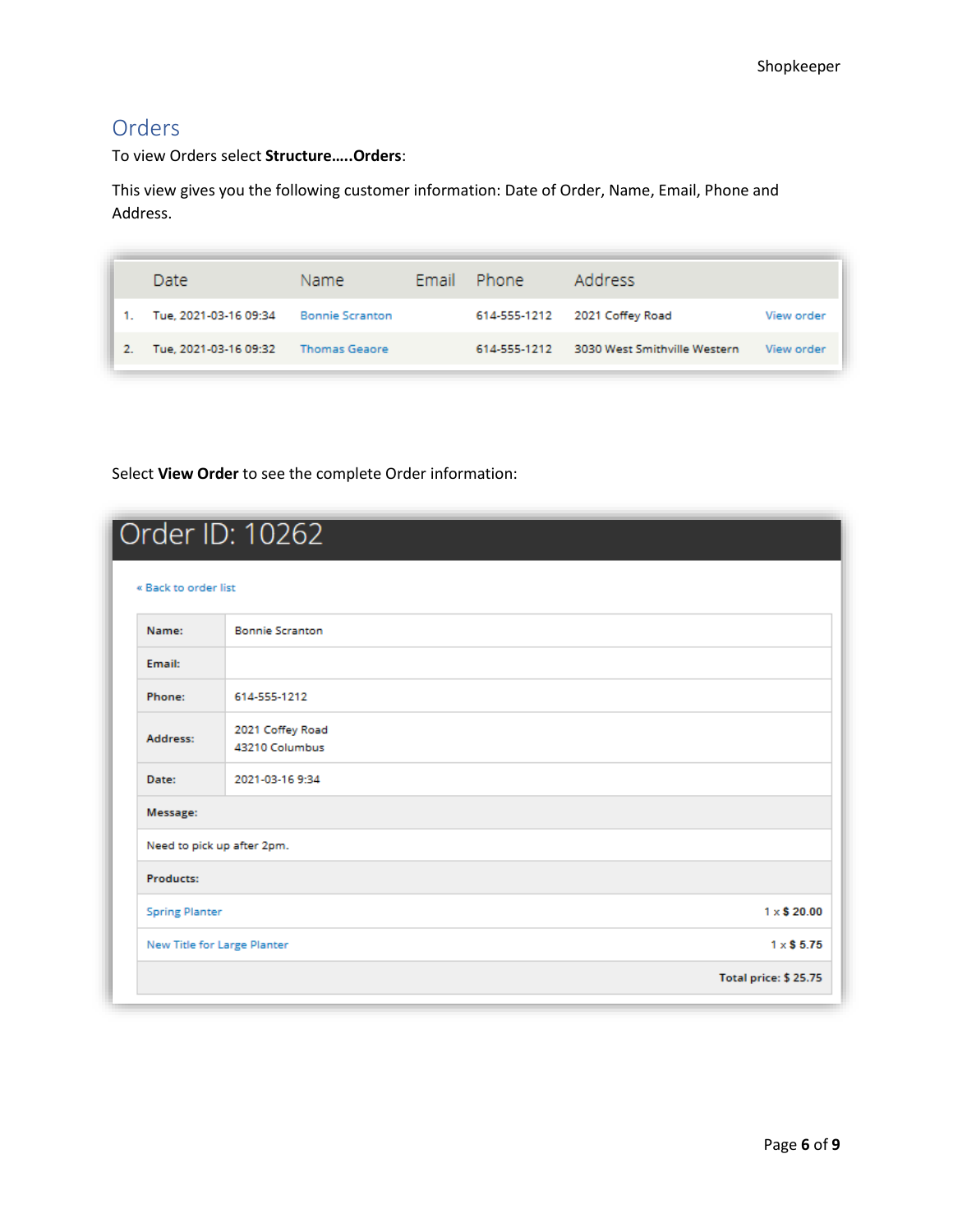

## <span id="page-6-0"></span>Basic Cart Settings

This form is at **Configuration…..Basic Cart…..Basic Cart…..Settings.**

This is where the Basic Cart Settings are made. **You should not change any of these selections.**

This form has been set up by the web developers.

**Cart Items** – Items that are in the store.

**Currency** – Set to US dollars.

**VAT** – Value Added Tax, used to add the VAT in Europe.

**Redirect** – Redirect the customer to when an item is added to the cart, or <none> for no redirect.

**Please remember you should not**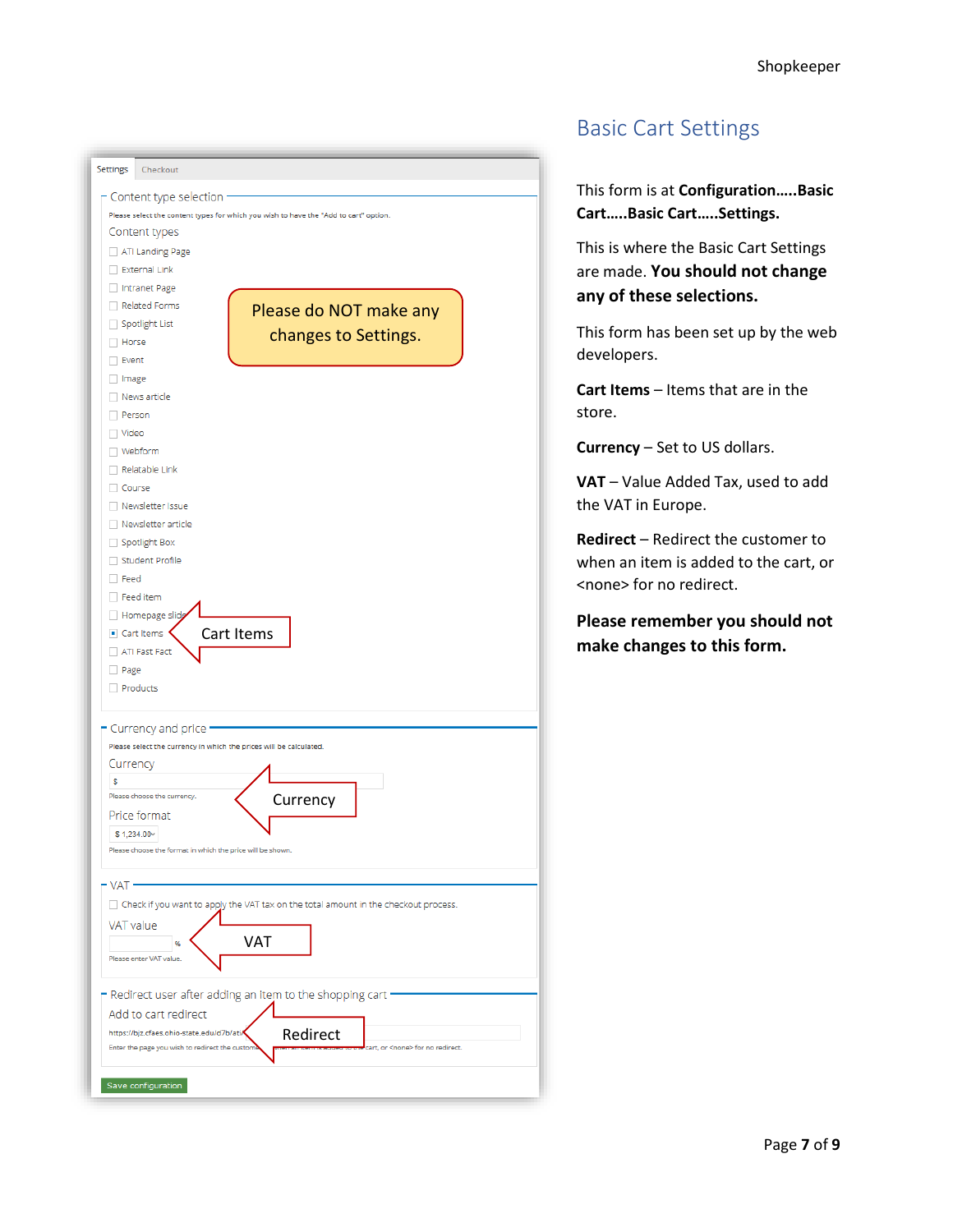## <span id="page-7-0"></span>Checkout



Here you can customize the mails sent to the site administrator and the customer after an order is placed.

To change items in the Checkout go to **Configuration…..Basic Cart…..Basic Cart…..Checkout**.

**Administrator Emails** – This is where you can place the email address of those who will be managing the Orders. After each placed order, an email with the order details will be sent to all the Administrator Emails. Please add one email address per line

**Subject (for Admin Email)** – The subject of the email that will be sent to the Administrator.

**Admin Email** – This is the text and codes for the information about the order that will be sent to the Administrator email(s) listed in the Administrator Emails box.

**Subject (for Purchaser Email)** - The subject of the email that will be sent to the Customer.

**User Email** - This is the text and codes for the information about the order that will be sent to the Customer. If you need to change the wording in this email and you need help with the codes, please get assistance from the web developers.

**Thank You Page** – This is the information that will appear when the Order has been submitted. You can change this text if needed.

**Save Configuration** – Remember to Save your changes or they will be lost when you navigate away from this page.